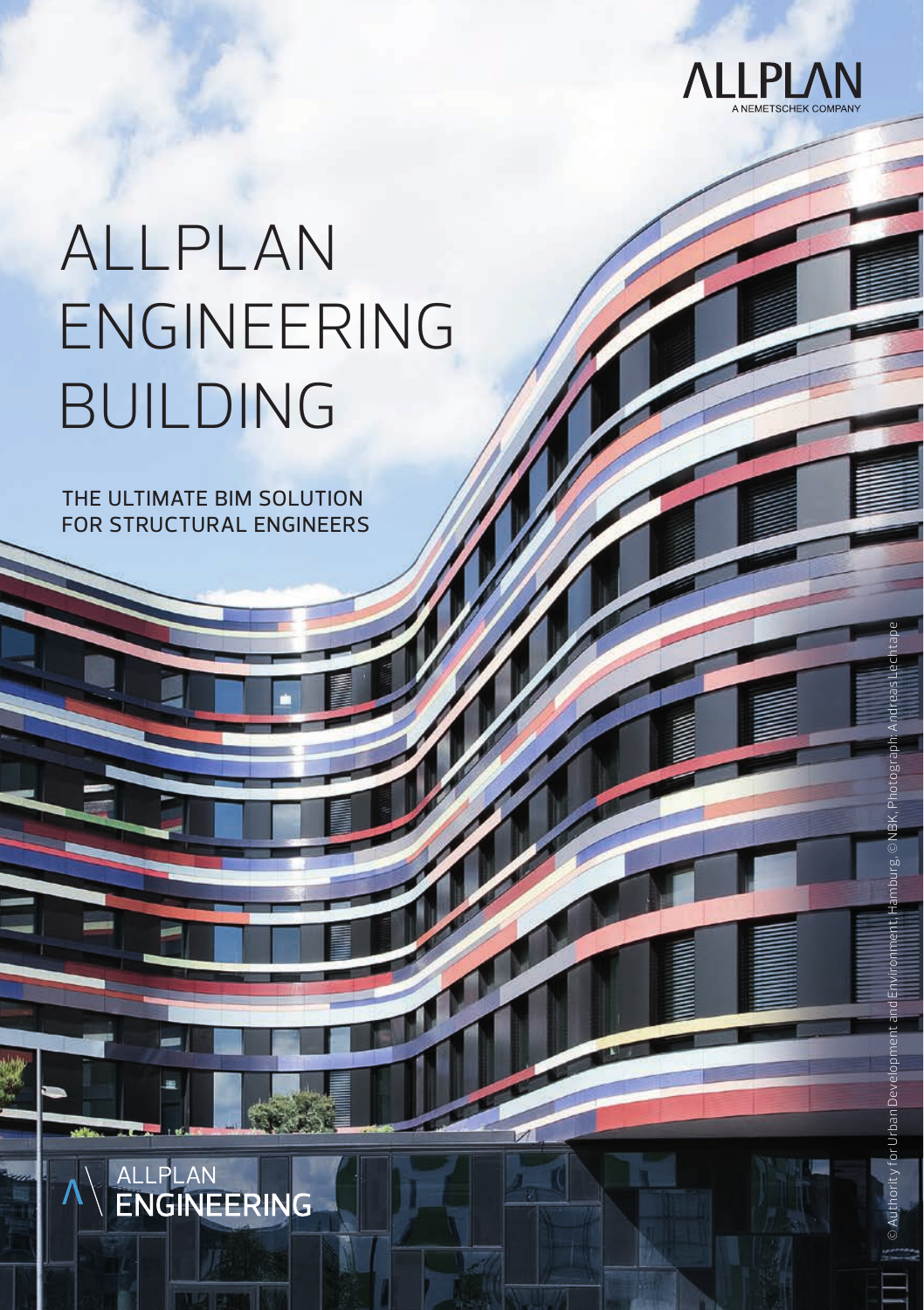

### ALLPLAN ENGINEERING BUILDING RAISE YOUR LEVEL

Allplan Engineering Building is the ultimate BIM solution for structural engineers designing buildings from concept to final design. Engineers can create models quickly, detail concrete reinforcement efficiently and generate quality-working drawings in one solution. Increase your productivity:

- > EFFICIENTLY AND ACCURATELY MODEL AND REINFORCE BUILDING STRUCTURES
- > UP-TO-DATE DOCUMENTS AND PROFESSIONAL VISUALIZATIONS
- > PRECISE MATERIALS TAKE OFF FOR ACCURATE COSTING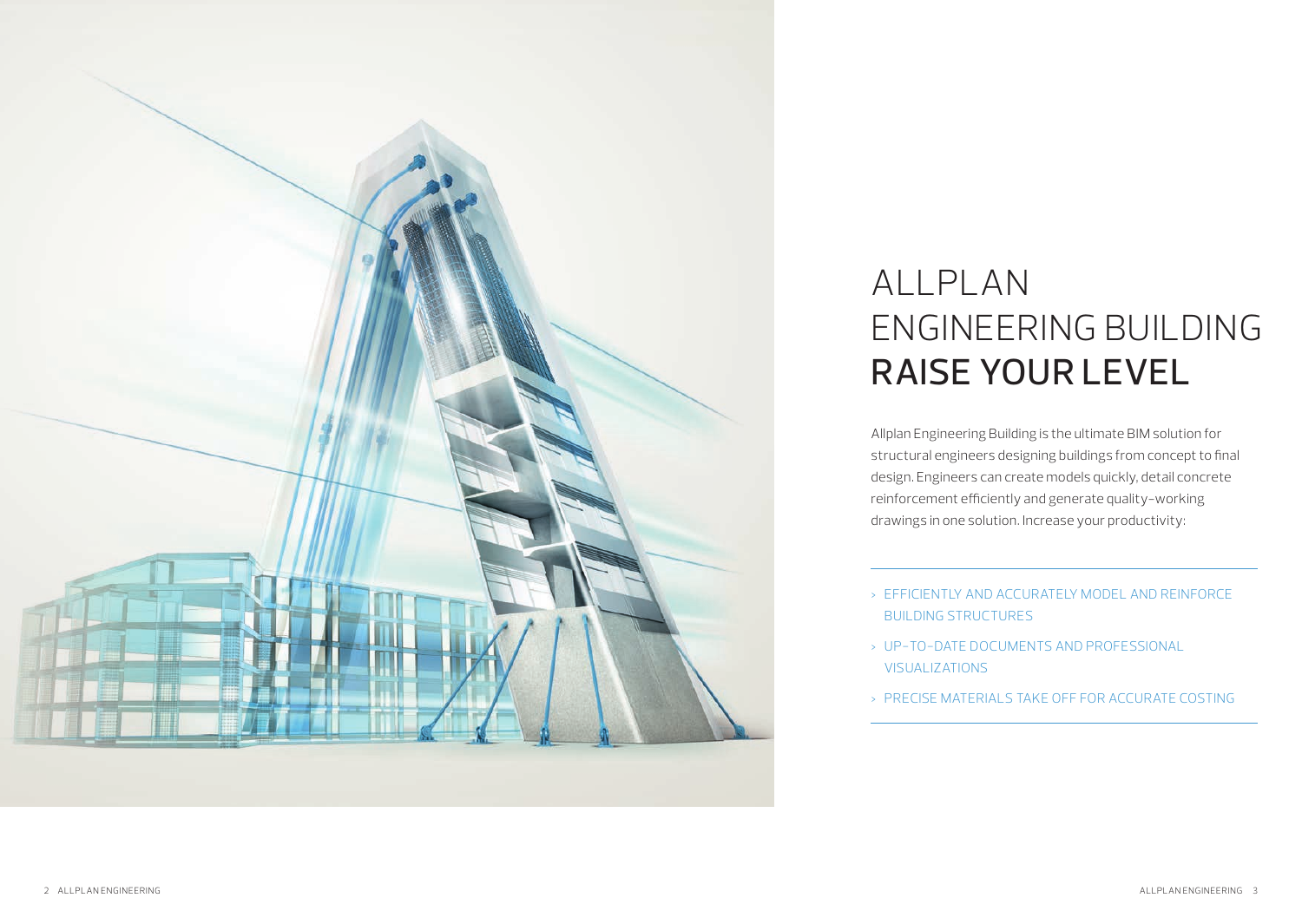## THE COMPLETE BIM SOLUTION FOR STRUCTURAL ENGINEERING

Allplan Engineering Building is a powerful BIM tool that is optimized to the work processes of structural engineers and detailers in building construction. With a direct connection to the cloud-based BIM platform Allplan Bimplus, Allplan Engineering Building is a complete BIM solution.

The software helps you to reduce planning, design and construction times and supports compliance with cost frameworks. The starting point is a digital model from which general arrangement and reinforcement drawings are generated with sections, elevations and visualizations as well as quantity take-offs and bending schedules. The model can also serve as the basis for structural calculations.

Allplan Engineering Building simplifies and accelerates planning, design and construction, reduces sources of errors and leads to a better common understanding of all those involved in building projects.

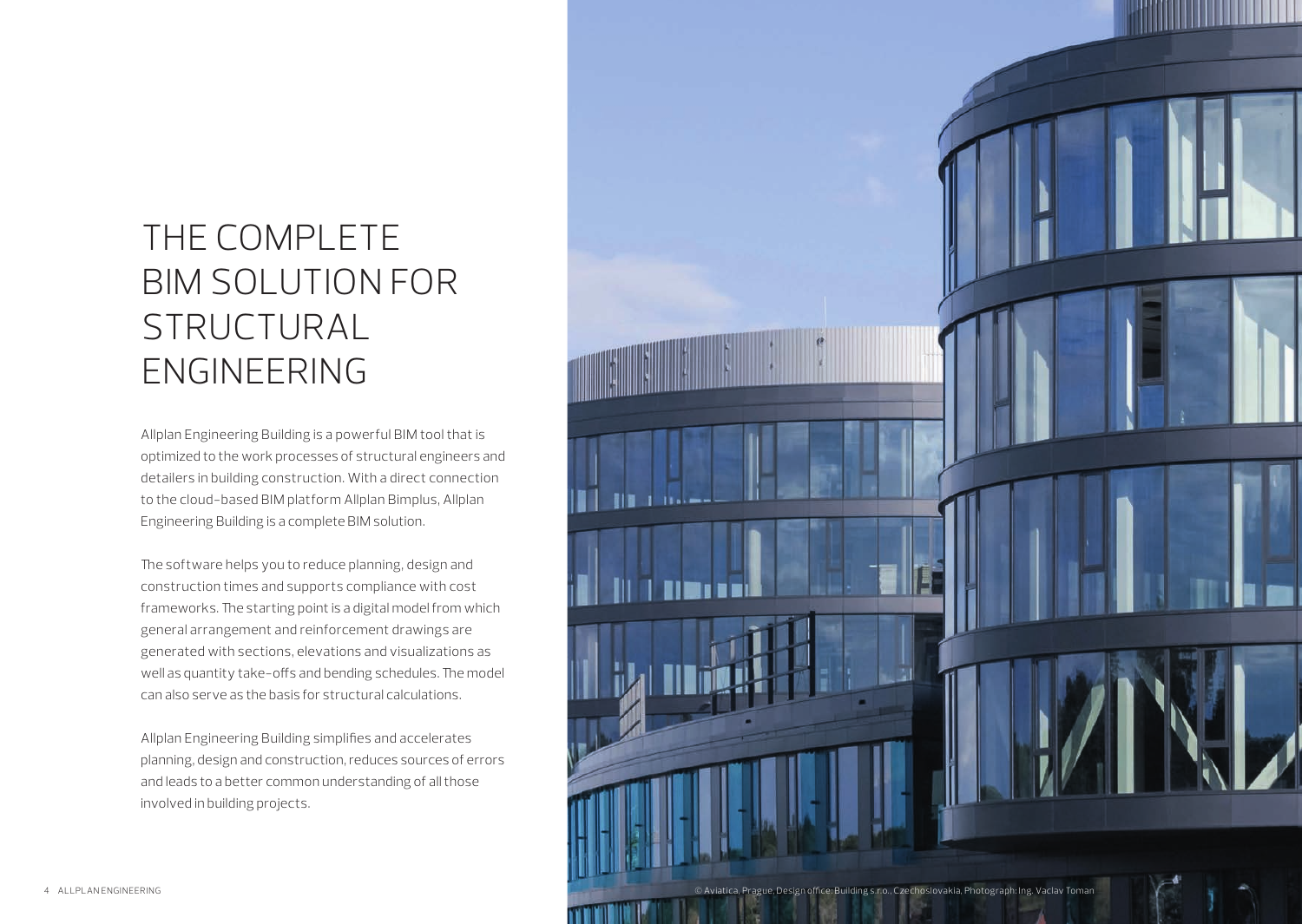

#### EFFICIENT REINFORCEMENT MODELING WITH HIGH PRECISION

With the integration of the world-leading Parasolid® modeling kernel from Siemens PLM Software, Allplan Engineering Building offers optimum performance and extensive design freedom to create precise amorphous forms. You can also easily create your own parametric objects from predefined building sets.

Reinforcement detailing with Allplan Engineering Building is completed efficiently to deliver the full repertoire of reinforcement drawings; bars, standard and custom meshes as well as standard-compliant labelled schemes and clearly laid out bending schedules. Powerful freeform functions make it easy to reinforce even the most challenging models.

#### UP-TO-DATE DOCUMENTS AND PROFESSIONAL VISUALIZATIONS

With Allplan Engineering Building you can quickly combine drawings, quantity and bending schedules, pictures and text for outstanding drawings and construction presentations. When you make changes at any appropriate position – whether in the model, a certain section or an elevation, all other drawings and reports associated are updated immediately.

With Allplan Engineering Building, you can create a realistic visualization from the building model in just a few seconds. You will have immediate visual understanding and are able to check various views, adjust camera settings and materials. You have the ability to create high-resolution physical renderings with the help of the extremely powerful integrated CINEMA 4D Render Engine CineRender.



#### PRECISE MATERIALS TAKE OFF FOR ACCURATE COSTING

Quantity take-off from the 3D model is comprehensive, with quantities of building components quickly and reliably established for cost determination. It includes calculation formulars and illustrating graphics. The determined surfaces and quantities can be printed as visually appealing reports, saved as PDF, Word, or Excel files and forwarded to appropriate software for tendering purposes.

With the combination of Allplan Engineering and the BIM platform Allplan Bimplus, you can easily handle the exchange of thousands of pieces of information (e.g. costs) in BIM projects. You can use Allplan Bimplus to centrally define information and then use it in different systems and disciplines throughout the entire lifecycle of a building.

#### PLAN YOUR PROJECTS MORE EASILY AND WITH GREATER RELIABILITY



#### BE MORE FLEXIBLE AND REDUCE DETAILING TIME

### GREATER PRECISION AND MORE CONVINCING PRESENTATIONS